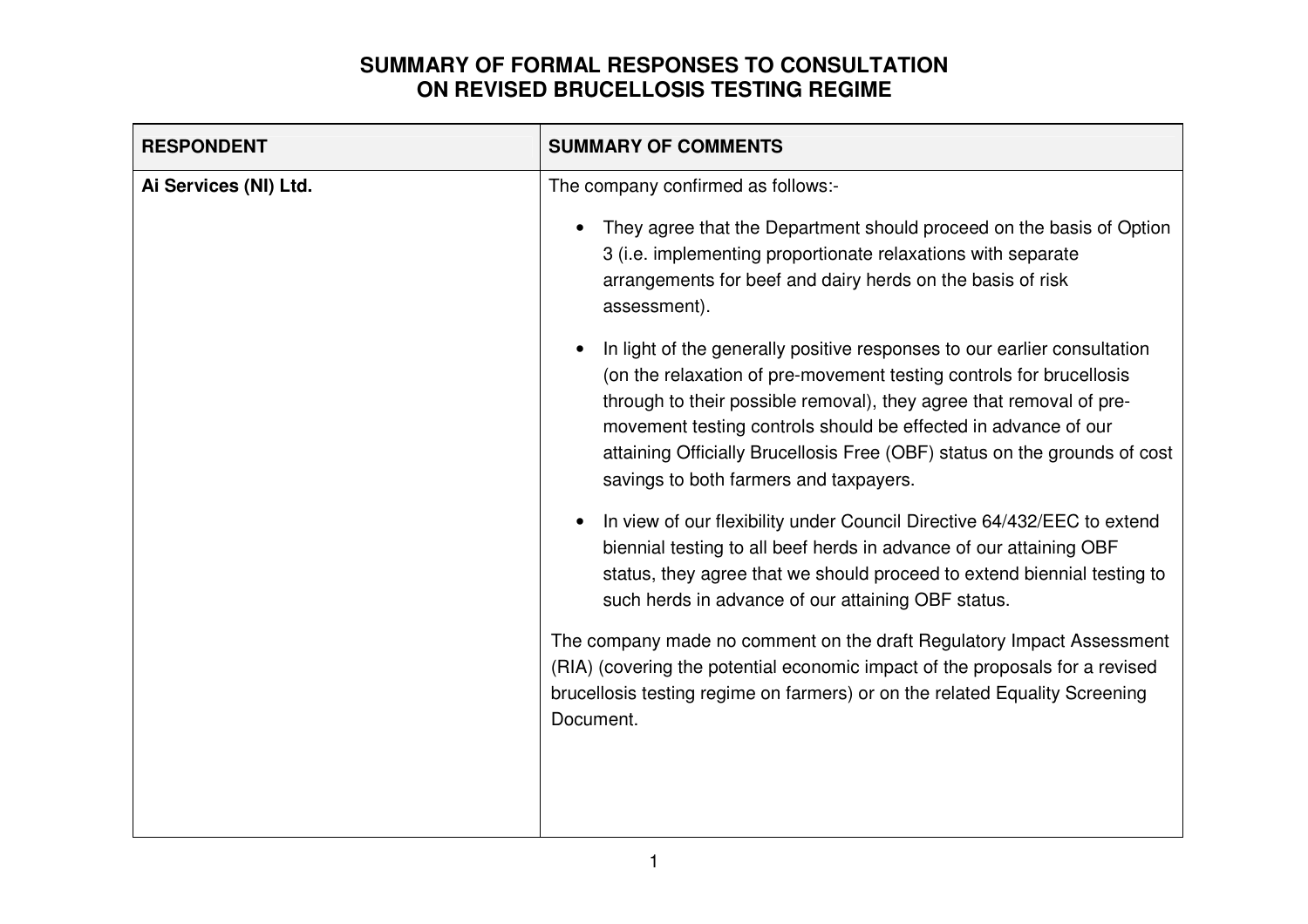| <b>RESPONDENT</b>                  | <b>SUMMARY OF COMMENTS</b>                                                                                                                                                                                                                                                                                                                                                                                                                                                                                                                                                                                                                                                                                                                                                                                                                                                                                                                                                                                                                                                                                                                                                                                   |
|------------------------------------|--------------------------------------------------------------------------------------------------------------------------------------------------------------------------------------------------------------------------------------------------------------------------------------------------------------------------------------------------------------------------------------------------------------------------------------------------------------------------------------------------------------------------------------------------------------------------------------------------------------------------------------------------------------------------------------------------------------------------------------------------------------------------------------------------------------------------------------------------------------------------------------------------------------------------------------------------------------------------------------------------------------------------------------------------------------------------------------------------------------------------------------------------------------------------------------------------------------|
| <b>Ulster Farmers' Union (UFU)</b> | The UFU confirmed as follows:-<br>They agree that the Department should proceed on the basis of Option<br>3 (i.e. implementing proportionate relaxations with separate<br>arrangements for beef and dairy herds on the basis of risk<br>assessment).<br>In light of the generally positive responses to our earlier consultation<br>(on the relaxation of pre-movement testing controls for brucellosis<br>through to their possible removal), they agree that removal of pre-<br>movement testing controls should be effected in advance of our<br>attaining OBF status on the grounds of cost savings to both farmers<br>and taxpayers.<br>In view of our flexibility under Council Directive 64/432/EEC to extend<br>biennial testing to all beef herds in advance of our attaining OBF<br>status, they agree that we should proceed to extend biennial testing to<br>such herds in advance of our attaining OBF status.<br>They agree that the analysis of the evidence given in the draft RIA<br>accurately describes the potential economic impact of the proposals for<br>a revised brucellosis testing regime on farmers.<br>They had no comment to make on the related Equality Screening Document. |
|                                    |                                                                                                                                                                                                                                                                                                                                                                                                                                                                                                                                                                                                                                                                                                                                                                                                                                                                                                                                                                                                                                                                                                                                                                                                              |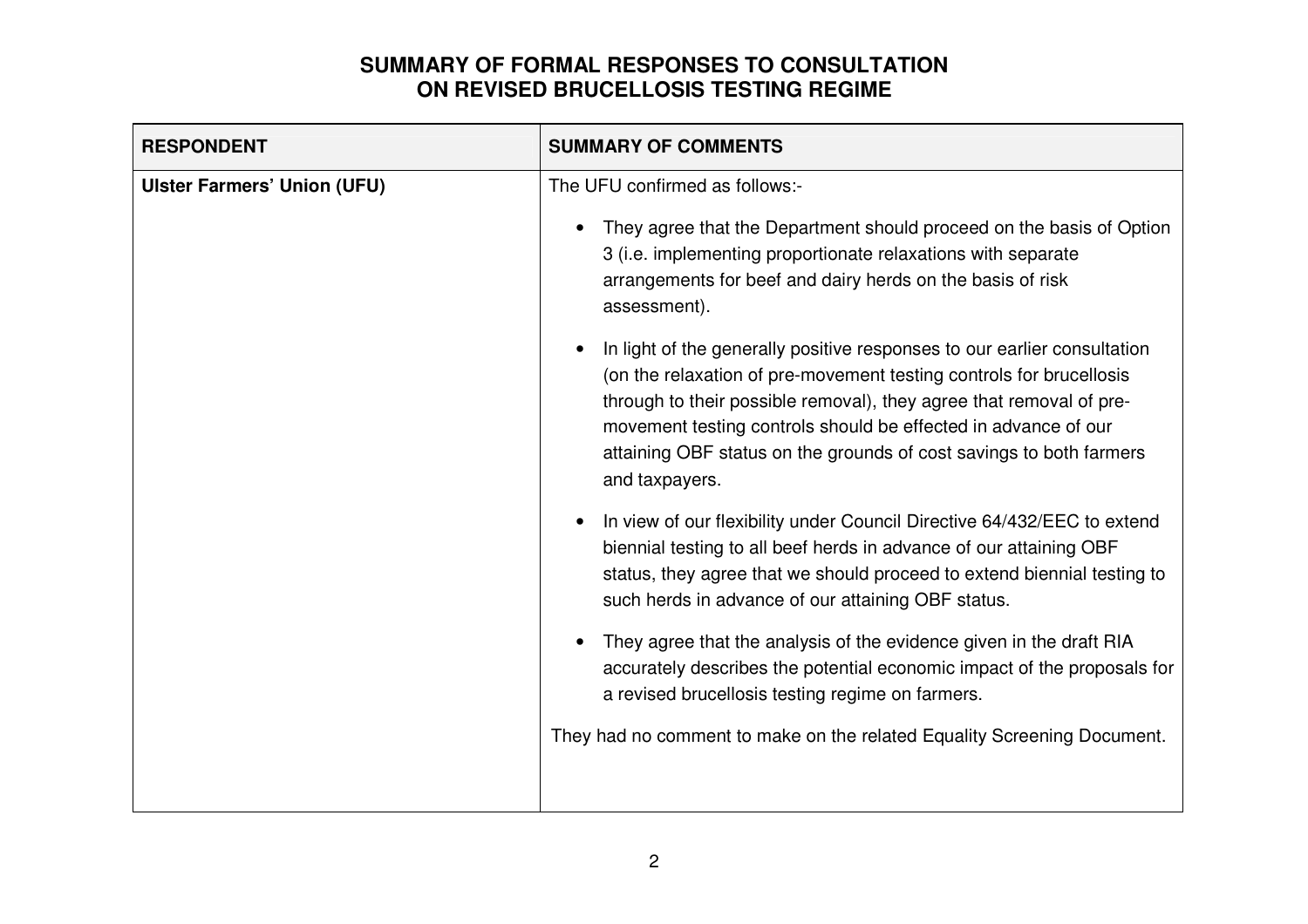| <b>RESPONDENT</b> | <b>SUMMARY OF COMMENTS</b>                                                                                                                                                                                                                                                                                                                                                                                                                                                                                                                                                                                                                                                                                                                                                                                                                                                                                                                                                                                            |
|-------------------|-----------------------------------------------------------------------------------------------------------------------------------------------------------------------------------------------------------------------------------------------------------------------------------------------------------------------------------------------------------------------------------------------------------------------------------------------------------------------------------------------------------------------------------------------------------------------------------------------------------------------------------------------------------------------------------------------------------------------------------------------------------------------------------------------------------------------------------------------------------------------------------------------------------------------------------------------------------------------------------------------------------------------|
| Dairy UK          | Dairy UK confirmed as follows:-<br>They agree that the Department should proceed on the basis of Option<br>3 (i.e. implementing proportionate relaxations with separate<br>arrangements for beef and dairy herds on the basis of risk<br>assessment).<br>They did not comment on the proposed removal of pre-movement<br>testing controls in advance of our attaining OBF status.<br>In view of our flexibility under Council Directive 64/432/EEC to extend<br>biennial testing to all beef herds in advance of our attaining OBF<br>status, they agree that we should proceed to extend biennial testing to<br>such herds in advance of our attaining OBF status.<br>They agree that the analysis of the evidence given in the draft RIA<br>accurately describes the potential economic impact of the proposals for<br>a revised brucellosis testing regime on farmers.<br>They agree that our policy proposals as screened in terms of equality<br>will not have any differential impact on the Section 75 groups. |
|                   |                                                                                                                                                                                                                                                                                                                                                                                                                                                                                                                                                                                                                                                                                                                                                                                                                                                                                                                                                                                                                       |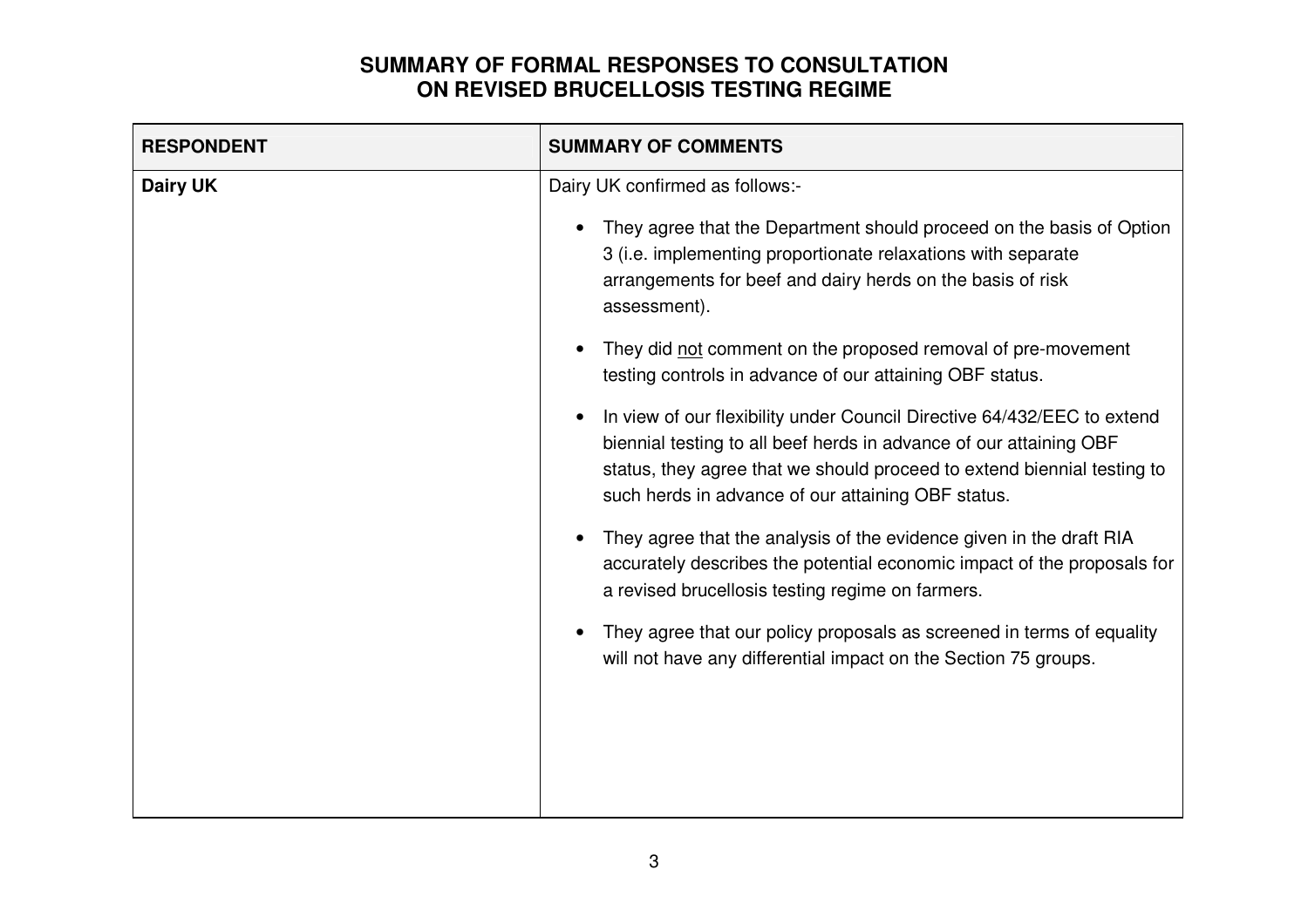| <b>RESPONDENT</b>                                                 | <b>SUMMARY OF COMMENTS</b>                                                                                                                                                                                                                                                                                                                                                                                                                                                                                                                                                                                                                                                                                                                                                                                                                                                                                                                                                                                                                                                                                                                                                                                                                |
|-------------------------------------------------------------------|-------------------------------------------------------------------------------------------------------------------------------------------------------------------------------------------------------------------------------------------------------------------------------------------------------------------------------------------------------------------------------------------------------------------------------------------------------------------------------------------------------------------------------------------------------------------------------------------------------------------------------------------------------------------------------------------------------------------------------------------------------------------------------------------------------------------------------------------------------------------------------------------------------------------------------------------------------------------------------------------------------------------------------------------------------------------------------------------------------------------------------------------------------------------------------------------------------------------------------------------|
| <b>British Veterinary Association (BVA) - NI</b><br><b>Branch</b> | The BVA (NI Branch) confirmed as follows:-<br>They noted DARD's preferred Option 3 as offering the best balance<br>between addressing the level of risk of an outbreak remaining<br>undetected and achieving a proportionate saving to both farmers and<br>taxpayers on the other.<br>They fully supported DARD's proposal to take a risk-based approach to<br>implement proportionate relaxations to the current surveillance regime.<br>In line with their 2014 response to DARD's proposals for the relaxation<br>of brucellosis pre-movement testing, they supported the assessment<br>that it would be premature to abolish pre-movement testing at that<br>stage.<br>Once OBF status was obtained, they viewed it to be reasonable to<br>consider further relaxations in a phased approach through to possible<br>abolition.<br>Whilst supporting the principle of taking steps to provide proportionate<br>cost savings to both farmers and taxpayers, they urged caution on the<br>suggestion that pre-movement testing controls should be removed<br>entirely before OBF status is obtained.<br>They urged similar caution with regard to the proposed move to<br>biennial testing for beef herds before OBF status is obtained. |
|                                                                   |                                                                                                                                                                                                                                                                                                                                                                                                                                                                                                                                                                                                                                                                                                                                                                                                                                                                                                                                                                                                                                                                                                                                                                                                                                           |